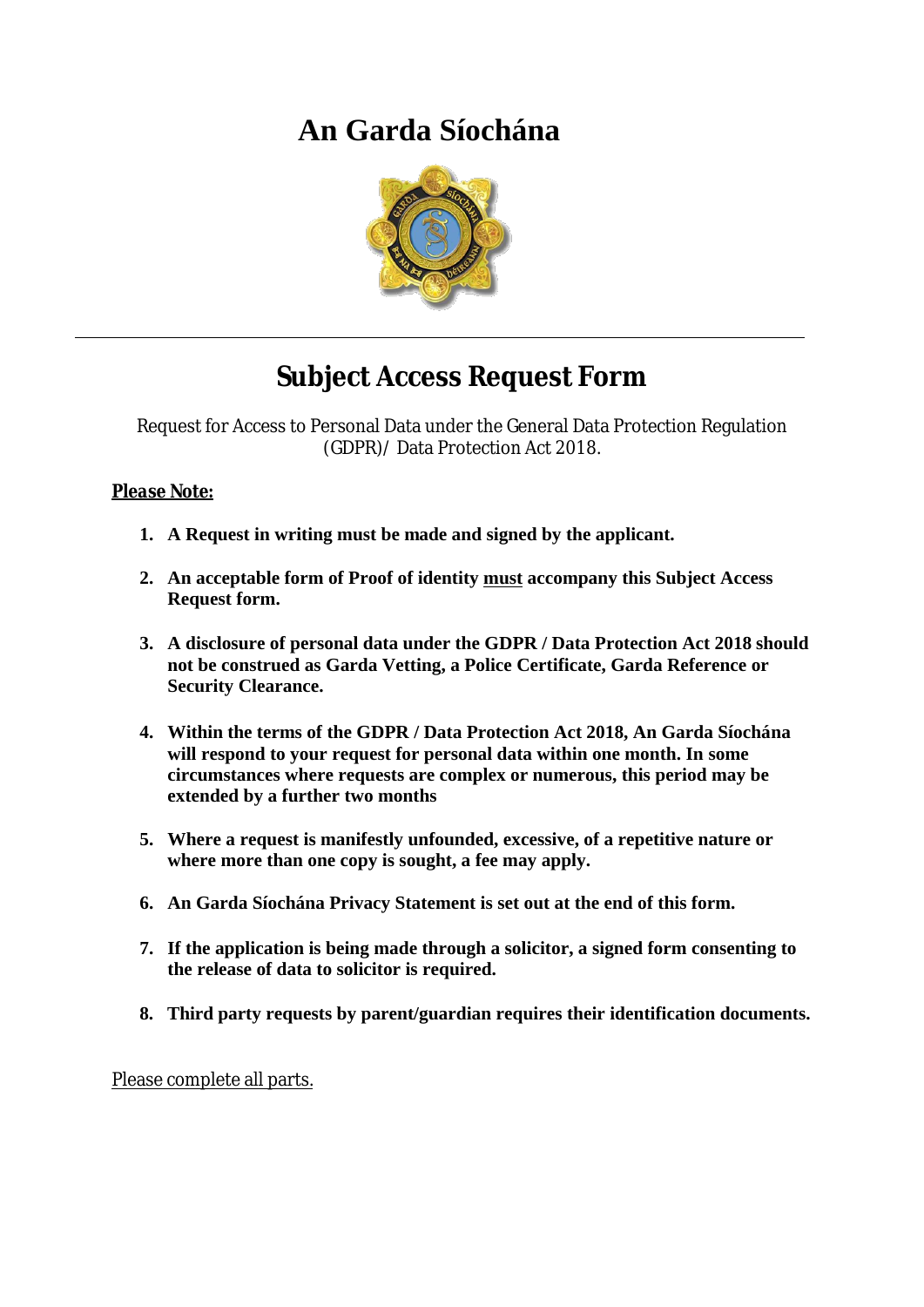### Part 1 - Details of Data Subject (person making request)

#### **Contact Details (in block capitals):**

| Full Name: <u>Lateral and the set of the set of the set of the set of the set of the set of the set of the set of the set of the set of the set of the set of the set of the set of the set of the set of the set of the set of </u><br>Previous or other name(s) (if applicable): $\boxed{\phantom{\begin{bmatrix}\frac{1}{2} & 1\\1 & 1\\1 & 1\end{bmatrix}}}$ |                       |  |  |  |  |
|------------------------------------------------------------------------------------------------------------------------------------------------------------------------------------------------------------------------------------------------------------------------------------------------------------------------------------------------------------------|-----------------------|--|--|--|--|
|                                                                                                                                                                                                                                                                                                                                                                  |                       |  |  |  |  |
| <b>Current Address:</b>                                                                                                                                                                                                                                                                                                                                          |                       |  |  |  |  |
|                                                                                                                                                                                                                                                                                                                                                                  |                       |  |  |  |  |
| <b>Previous Address(es)</b>                                                                                                                                                                                                                                                                                                                                      |                       |  |  |  |  |
|                                                                                                                                                                                                                                                                                                                                                                  |                       |  |  |  |  |
|                                                                                                                                                                                                                                                                                                                                                                  | Contact Phone Number: |  |  |  |  |
| Date of Birth:                                                                                                                                                                                                                                                                                                                                                   |                       |  |  |  |  |

### **Part 2 - Details of Request**

Please outline details of the data sought (i.e. General request or specific data).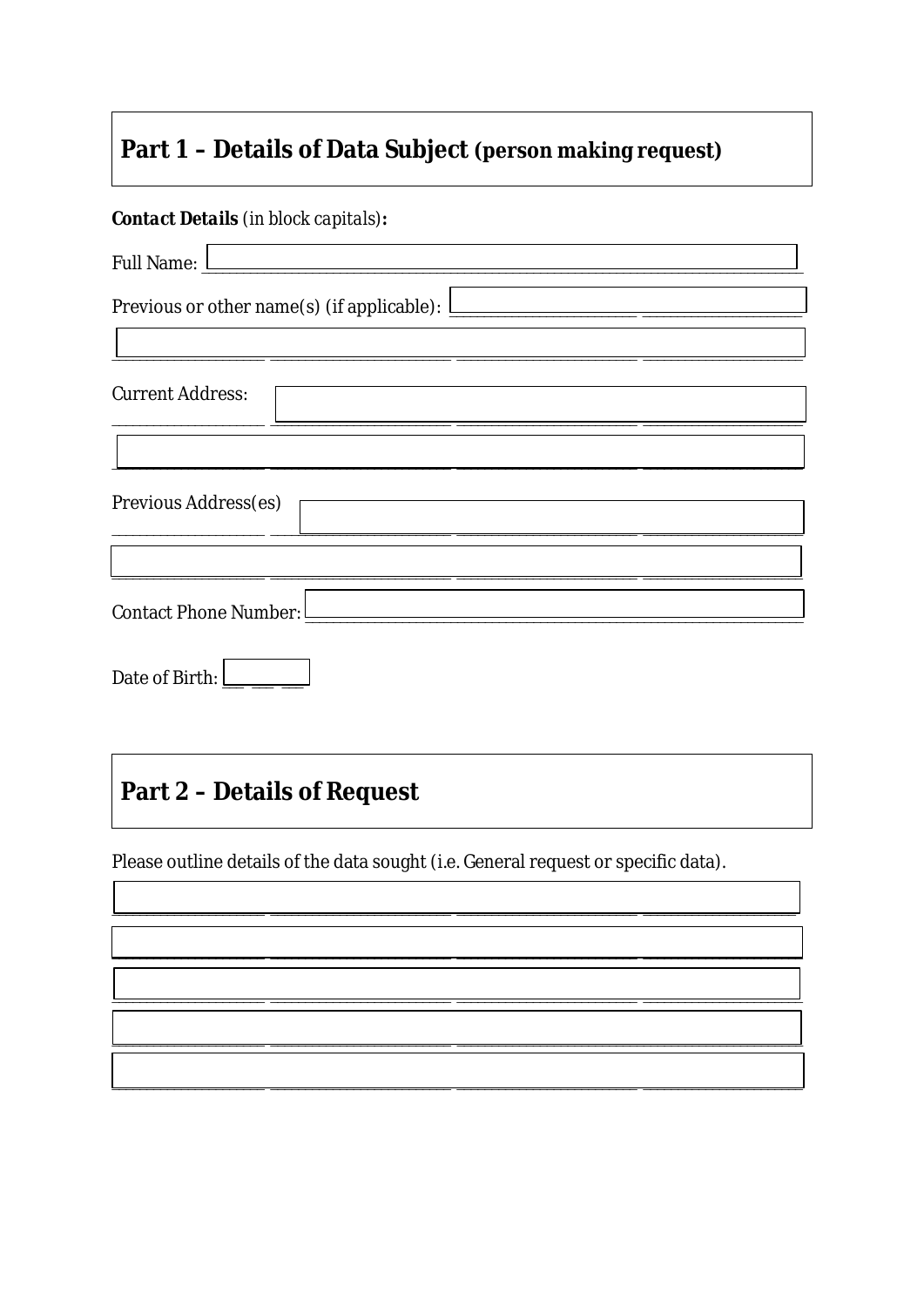If making a request for specific data, and in order to assist us in locating this data, please indicate the location within An Garda Síochána, where you believe your personal data may be held.

\_\_\_\_\_\_\_\_\_\_\_\_\_\_\_\_\_\_\_\_\_\_ \_\_\_\_\_\_\_\_\_\_\_\_\_\_\_\_\_\_\_\_\_\_\_\_\_\_ \_\_\_\_\_\_\_\_\_\_\_\_\_\_\_\_\_\_\_\_\_\_\_\_\_\_ \_\_\_\_\_\_\_\_\_\_\_\_\_\_\_\_\_\_\_\_\_\_\_

Please indicate the date/time period to which the requested data relates to.

Please provide any previous reference numbers relating to your contact with An Garda Síochána.

\_\_\_\_\_\_\_\_\_\_\_\_\_\_\_\_\_\_\_\_\_\_ \_\_\_\_\_\_\_\_\_\_\_\_\_\_\_\_\_\_\_\_\_\_\_\_\_\_ \_\_\_\_\_\_\_\_\_\_\_\_\_\_\_\_\_\_\_\_\_\_\_\_\_\_ \_\_\_\_\_\_\_\_\_\_\_\_\_\_\_\_\_\_\_\_\_\_

 $\frac{1}{2}$  , and the set of the set of the set of the set of the set of the set of the set of the set of the set of the set of the set of the set of the set of the set of the set of the set of the set of the set of the set

### **Part 3 – Verification of Identity**

In order for us to verify your identity, please provide the following information.

A copy of Photo ID i.e. Passport or Driving Licence and a copy of a recent Utility Bill or Government letter issued within the last six months to your current address.

#### **Part 4 - Declaration**

I declare that all the details I have provided in this form are true and complete to the best of my knowledge.

 $\Box$  . The contract of the contract of the contract of the contract of the contract of the contract of the contract of the contract of the contract of the contract of the contract of the contract of the contract of the co

Signature of Requester

Return address (if different from current address)

| Date |  |  |
|------|--|--|
|      |  |  |